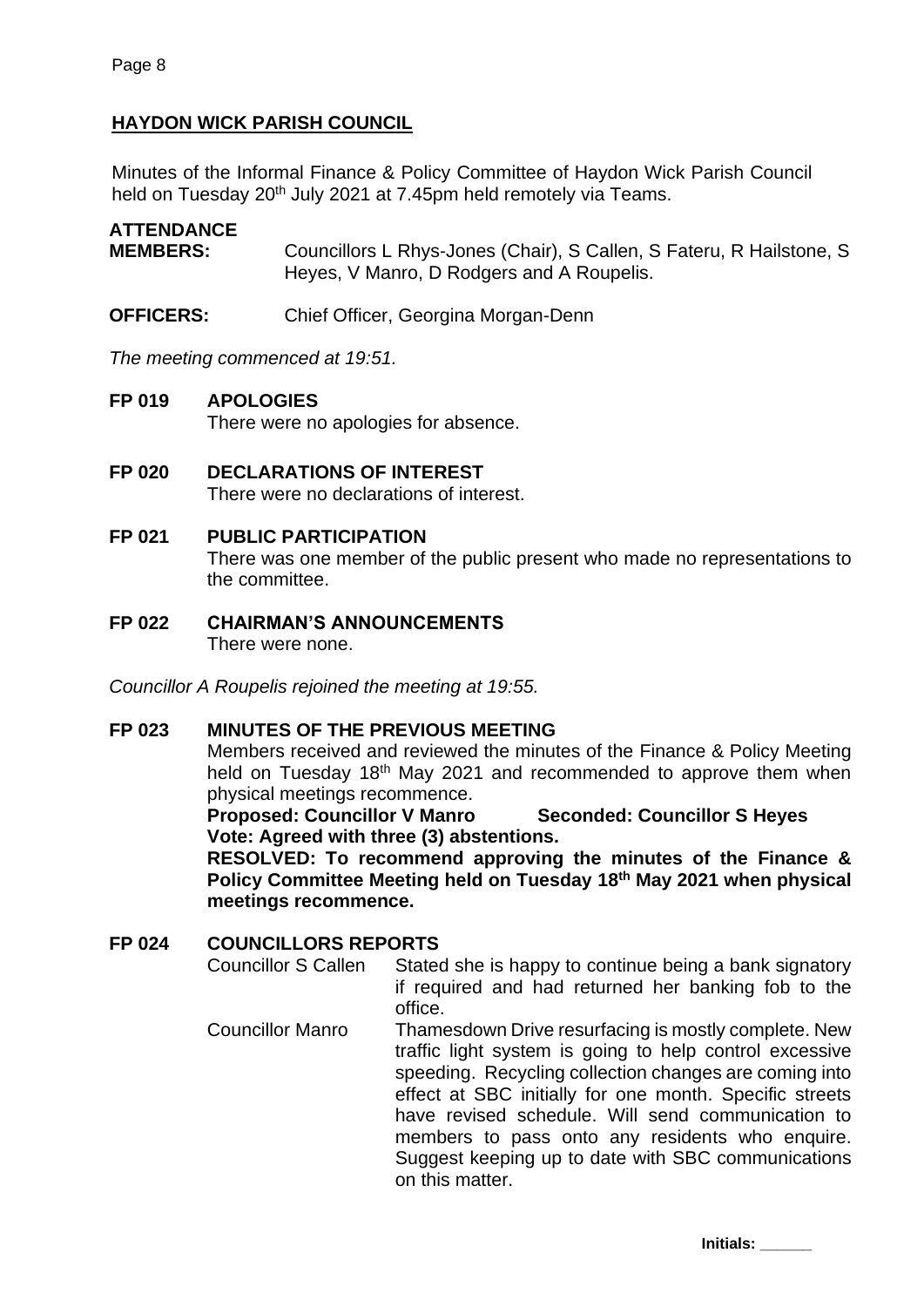# **FP 025 CHIEF OFFICER'S REPORT**

**Recruitment –** Finance & Administration Manager role has been offered and accepted by a candidate who is due to start in September. Some items scheduled for the next few months' committee meetings have postponed until they join the Council – eg. Investment decision, quarterly finance reports, ear mark reserves, internal audit working party terms of reference and various policy updates.

**Returning to Physical Meetings/Scheme of Delegation Review** – following most recent government guidance recommendation will be to return to physical meetings from August. Legally from Monday 19th July there is very little we must do from a Covid-19 perspective, but morally we have been asked to be cautious. As such we are amending our risk assessments to ensure we have sensible procedures in place so that the more nervous or vulnerable feel comfortable or more comfortable in using returning to physical meetings. By returning to physical meetings and our agreed weekly meeting schedule the current Scheme of Delegation will no longer be required. The recommendation to support the return and scheme of delegation will be on next week's Full Council agenda, which incidentally will be held in person.

**Tadpole Lane** – Council has been approached to consider a short-term lease of the land for a burger/kebab van at this site. All subject to Planning Permission and tenant will be responsible for the upkeep and tidiness of the site. The actual potential income will be negotiated but what is Committee's initial reaction to this before it comes to Full Council next week.

**Magazine delivery delays** – due to delivery agent having to self-isolate earlier in July the last delivery area in Oakhurst will take place around the end of this month. The delivery agent reported that unfortunately he was attacked by a dog today but is ok.

#### **FP 026 FINANCIAL MATTERS**

- **FP 026A** Members received and noted the Income & Expenditure Reports for Month 3 – June 2021.
- **FP 026B** Members received and noted the bank balances and statements as at 30<sup>th</sup> June 2021.
- **FP 026C** Committee received the payment schedules for June/July May 2021 under purchase daybook references 1586-1651 and cashbook reference 259. The total payments for ratification at Full Council on 27<sup>th</sup> July 2021 is £67,860.81. **Proposed: Councillor S Callen Seconded: Councillor D Rodgers Vote: Agreed unanimously.**

**RESOLVED: For the payment schedule June/July May 2021 under purchase daybook references 1586-1651 and cashbook reference 259. The total payments for ratification at Full Council on 27th July 2021 is £67,860.81.**

**FP 026D** Members received and noted the report concerning Fraudulent Direct Debit activity.

#### **FP 027 COMMUNITY BUS AND ROOM HIRE**

Members noted the intention to restart of the Community Bus Service from Monday 2<sup>nd</sup> August and a soft restart of Room Hire from August 2021, subject to government guidelines. Further guidance from the Council's Health & Safety